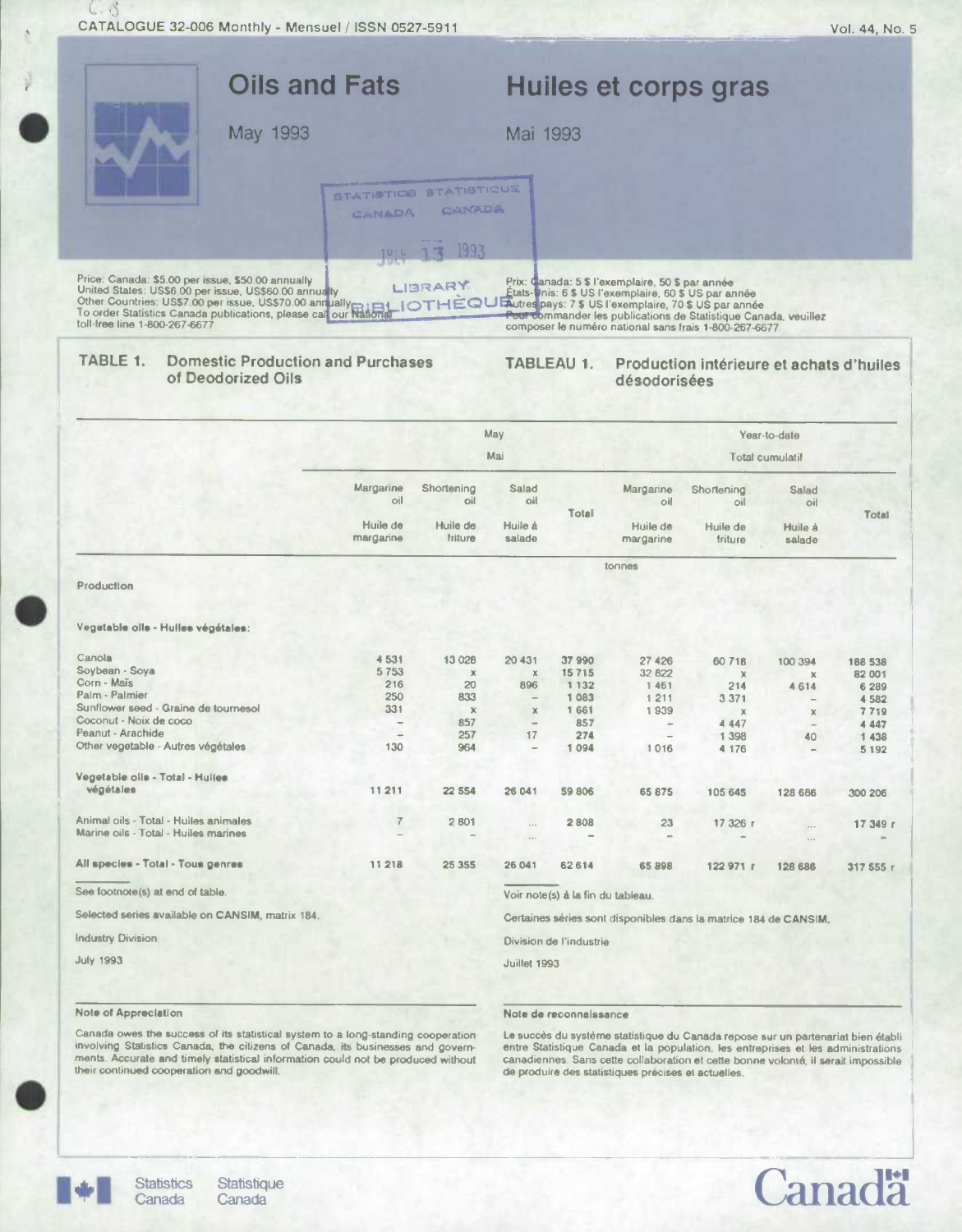#### TABLE 1. **Domestic Production and Purchases of Deodorized Oils - Concluded**

#### **TABLEAU 1.** Production intérieure et achats d'huiles désodorisées - fin

|                                                                                     |                       |                     | May                        |              |                       |                     | Year-to-date      |             |
|-------------------------------------------------------------------------------------|-----------------------|---------------------|----------------------------|--------------|-----------------------|---------------------|-------------------|-------------|
|                                                                                     | Mai                   |                     |                            |              |                       | Total cumulatif     |                   |             |
|                                                                                     | Margarine<br>oil      | Shortening<br>oil   | Salad<br>oil               | <b>ACTES</b> | Margarine<br>oil      | Shortening<br>oil   | Salad<br>oil      |             |
|                                                                                     | Huile de<br>margarine | Huile de<br>friture | a, m<br>Huile à<br>salade  | Total        | Huile de<br>margarine | Huile de<br>friture | Huile à<br>salade | Total       |
|                                                                                     |                       |                     |                            |              | tonnes                |                     |                   |             |
| Purchases of Canadian deodorized<br>oils - Achats d'hulles désodorisées<br>canadien |                       |                     | <b>MEARS</b><br>SUCHATOLIC |              |                       |                     |                   |             |
| Vegetable oils - Hulles végétales:                                                  |                       |                     |                            |              |                       |                     |                   |             |
| Canola                                                                              | 1 307                 | x                   | x                          | 8 4 3 6      | 9 2 2 3               | 7 3 3 4             | 20 730            | 37 287      |
| Soybean - Soya                                                                      | $\chi$                | ×                   | x                          | x            | ×                     | $\mathbb{X}$        | ×                 | x           |
| Corn - Mais                                                                         | 66                    |                     | $\overline{\phantom{a}}$   | 66           | x                     |                     | x                 | ×           |
| Palm - Palmier                                                                      | 4                     |                     |                            |              | 43                    |                     |                   | 43          |
| Other vegetable - Autres végétales                                                  | $\times$              | ×                   | 36                         | $\mathbf x$  | $\mathbb X$           | $\times$            | x                 | $\mathbf x$ |
| Vegetable oils - Total - Hulles                                                     |                       |                     |                            |              |                       |                     |                   |             |
| végétales                                                                           | 4 371                 | $\mathbf x$         | 5964                       | ×            | $\mathbb X$           | $\mathbf x$         | 23 940            | $\mathbf x$ |
| Animal oils - Total - Huiles animales                                               |                       | x                   | $\cdots$                   | $\mathbb{X}$ | x                     | $\times$            |                   | x           |
| Marine oils - Total - Huiles marines                                                |                       |                     | $\alpha$ is $\beta$        |              |                       | $\sim$              | 5.5 <sup>0</sup>  |             |
| All species - Total - Tous genres                                                   | 4371                  | 3 0 2 0             | 5964                       | 13 3 5 5     | 26 257                | 15 608              | 23 940            | 65 805      |

revised figures.

nil or zero

figures not appropriate or not applicable.

confidential, suppressed to meet the requirements of the Statistics Act.

This survey is funded by the "Canadian Oilseed Processors Association".

### **Survey Coverage**

This survey is a monthly mail-out survey with telephone follow-up. The universe is based on the latest Survey of Manufactures. The survey is intended to cover 100% of the production of deodorized oils. The coverage for "purchases of Canadian deodorized oils" shown in Table 1 is not 100% but represents only the purchases of the reporting establishments. The coverage for Tables 2, 3 and 4 is intended to be 100%.

Note: This report reflects the activity of respondent firms operating in 1993. The list of respondents is published annually in December.

For further information, contact:

Peter Zylstra, Industry Division, Statistics Canada Ottawa, Ontario. **K1A 0T6** (613) 951-3511

r nombres rectifiés.

néant ou zéro.

n'ayant pas lieu de figurer.

x confidentiel, supprimé en vertu des dispositions de la Loi sur la statistique.

Cette enquête est subventionnée par "Canadian Oilseed Processors Association".

### **Champs d'observation**

Il s'agit d'une enquête postale mensuelle avec suivi téléphonique. L'univers est basé sur la derniere enquête annuelle des manufactures. L'enquête doit couvrir la totalité de la production des huiles désodorisées. Le champ d'observation pour "les achats d'huiles désodorisées canadiennes" qui apparaît au tableau 1 n'est pas à 100% car il ne représente que les établissements répondants. Le champ d'observation pour les tableaux 2, 3 et 4 devrait aussi être couvert en totalité.

Nota: Cette publication reflète l'activité des compagnies répondantes qui opèrent en 1993. La liste des répondants est publiée annuellement dans la publication de décembre.

Pour de plus amples renseignements, communiquer avec:

Peter Zylstra, Division de l'industrie, Statistique Canada Ottawa, Ontario. K1A OT6 (613) 951-3511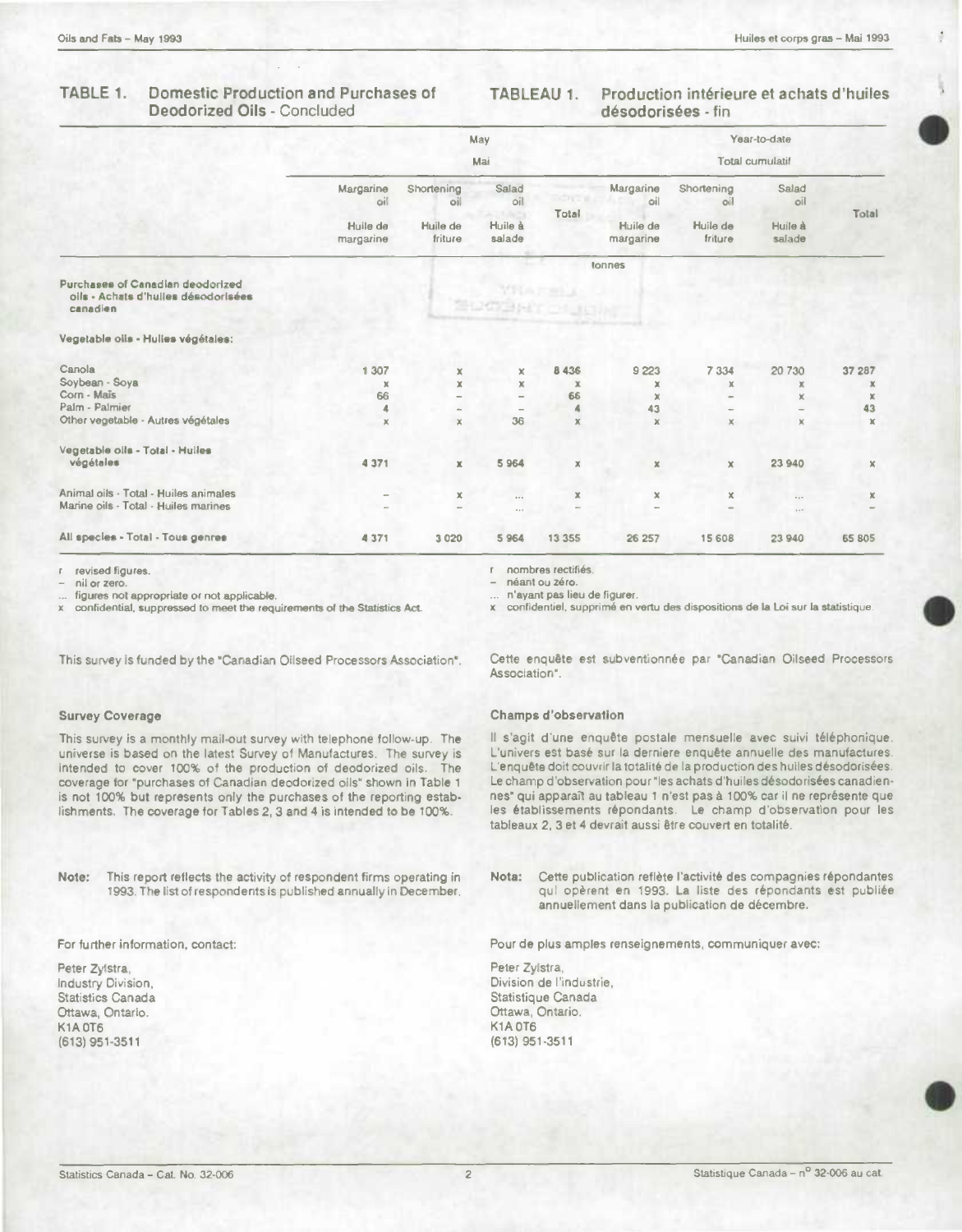### Manufacturers' Sales and Stocks of TABLE 2. **Deodorized Oils in Bulk**

#### **TABLEAU 2.** Ventes et stocks des fabricants d'huiles désodorisées en vrac

|                                                                                                |                          | May                 |                   |                       | Year-to-date        |                          |
|------------------------------------------------------------------------------------------------|--------------------------|---------------------|-------------------|-----------------------|---------------------|--------------------------|
|                                                                                                | Mai                      |                     |                   | Total cumulatif       |                     |                          |
|                                                                                                | Margarine<br>oil         | Shortening<br>oil   | Salad<br>oil      | Margarine<br>oil      | Shortening<br>oil   | Salad<br>oil             |
|                                                                                                | Huile de<br>margarine    | Huile de<br>friture | Huile à<br>salade | Huile de<br>margarine | Huile de<br>friture | Huile à<br>salade        |
|                                                                                                |                          |                     | tonnes            |                       |                     |                          |
| Sales - Ventes                                                                                 |                          |                     |                   |                       |                     |                          |
| To packagers or bottlers <sup>1</sup> - Aux<br>empaqueteurs ou aux embouteilleurs <sup>1</sup> | 6792                     | 5 6 6 0             | 14 3 8 0          | 38 546                | 29 892 (            | 65 971                   |
| To others - À d'autres                                                                         | $\overline{\phantom{a}}$ | 12 600              | 8935              | 226                   | 57 730              | 41987                    |
| Bulk sales Total - Ventes en vrac                                                              | 6792                     | 18 260              | 23 315            | 38772                 | 87 622 r            | 107958                   |
| Total stocks - Total des stocks                                                                | 641                      | 594                 | 1 405             | 44.6                  | $3 - 1$             | $\epsilon \rightarrow$ 1 |
|                                                                                                |                          |                     |                   |                       |                     |                          |

 $\mathbf{1}$ Not additive to packaged sales in table 3.

revised figures figures not appropriate or not applicable.

nil or zero.

 $\ensuremath{\mathbb{T}}$ Non additif avec les ventes en paquets du tableau 3.

 $\mathbf{r}$ nombres rectifiés.

n'ayant pas lieu de figurer.

 $\ldots$  n'ayam pour  $\ldots$ <br>  $-$  néant ou zéro.

| TABLE 3. | <b>Manufacturers' Sales and Stocks of</b> |
|----------|-------------------------------------------|
|          | Margarine, Shortening' and Salad Oil      |
|          | in Packages                               |

# Margarine, graisse préparée<sup>1</sup> et huile à<br>salade, ventes et stocks des fabricants **TABLEAU 3.** en paquets

|                                                         |           | May                 |                   |           | Year-to-date        |                         |
|---------------------------------------------------------|-----------|---------------------|-------------------|-----------|---------------------|-------------------------|
|                                                         |           | Mai                 |                   |           | Total cumulatif     |                         |
|                                                         |           | Shortening          | Salad<br>oil      |           | Shortening          | Salad<br>O <sub>i</sub> |
|                                                         | Margarine | Graisse<br>préparée | Huile à<br>salade | Margarine | Graisse<br>préparée | Huile à<br>salade       |
|                                                         |           |                     | tonnes            |           |                     |                         |
| Sales - Ventes                                          |           |                     |                   |           |                     |                         |
| Retail - Détail                                         | 8579      | 570                 | 2 145             | 49 894    | 7078                | 14 877                  |
| Commercial and industrial - Commercial<br>et industriel | 1 3 6 5   | 8 4 0 2             | 2883              | 7579      | 41 187              | 13 5 21                 |
| Packaged Sales - Total - Ventes en paquets              | 9944      | 8972                | 5 0 2 8           | 57 473    | 48 265              | 28 398                  |
| Total stocks - Total des stocks                         | 10 493    | 6 0 7 2             | 3 3 8 0           |           | 0.0.0               | $p \pm \eta$            |

Including baking and frying oils and fats.

revised figures.

The state inclusion of applicable.<br>
state of appropriate or not applicable.<br>
confidential, suppressed to meet the requirements of the Statisitcs Act.  $\mathbf{x}$ 

<sup>1</sup> Y compris les huiles et graisses de cuisson.

r nombres rectifiés.

n'ayant pas lieu de figurer.

x confidentiel, supprimé en vertu des dispositions de la Loi sur la statistique.



Table 4 is not available for May.

Tableau 4 n'est pas disponible pour le mois de mai. Nota: